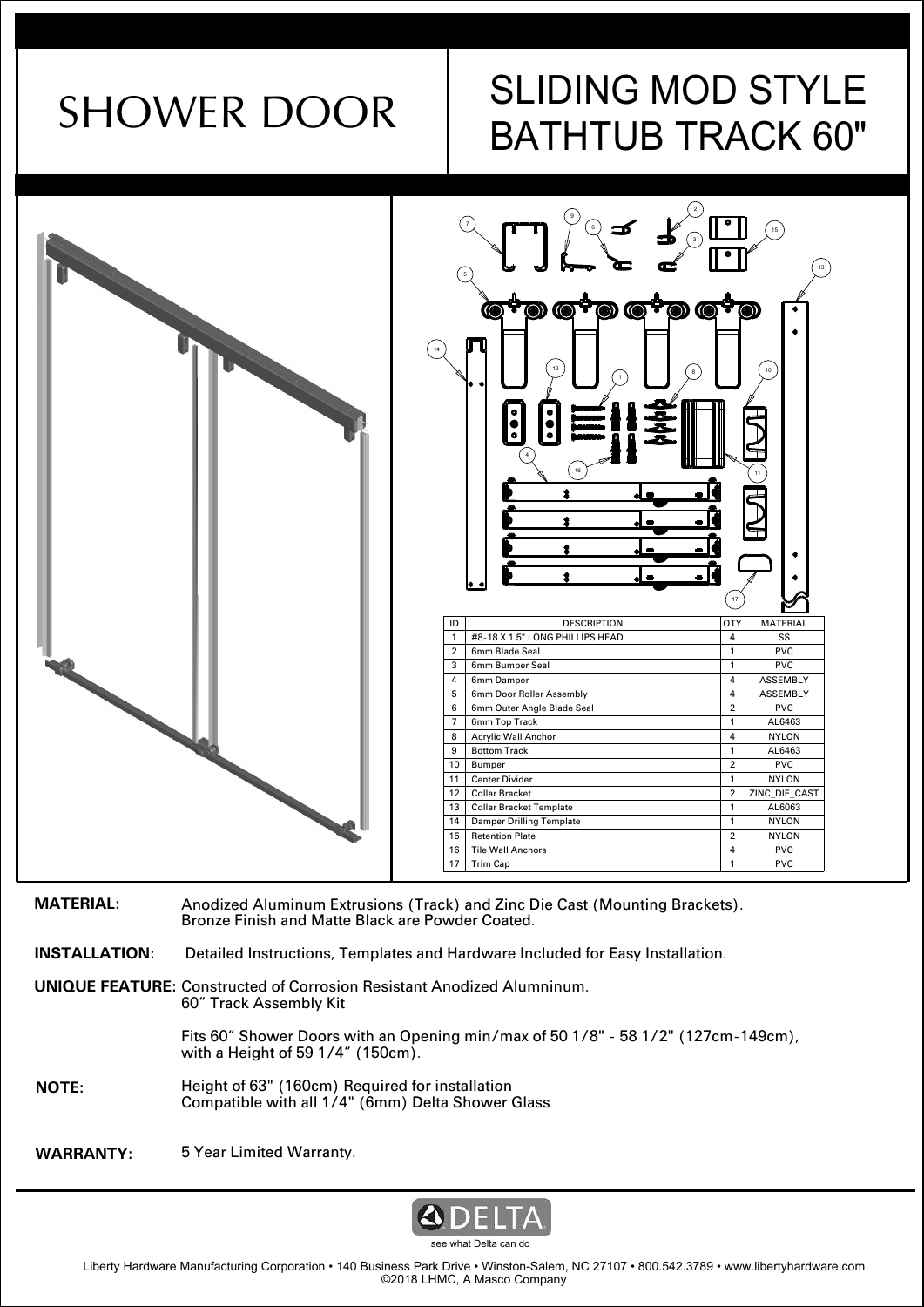## TECHNICAL DATA

# Shower Door  $\begin{vmatrix} 3/8 \end{vmatrix}$  (10mm) SLIDING BATHTUB



| <b>MATERIALS:</b>    | 3/8" (10mm) Tempered Glass Panels.                                                                   |
|----------------------|------------------------------------------------------------------------------------------------------|
| <b>INSTALLATION:</b> | Detailed Instructions and Hardware Included in Track Kit (Sold separately)<br>for Easy Installation. |
|                      | <b>UNIQUE FEATURES: Spot Guard Easy Clean Coating.</b>                                               |
|                      | Available in Clear, Rain and Niebla.<br>Includes Pre-Installed Clear Bottom Glazing.                 |
|                      | MOD: Fits Doors with an Opening min/max of 50 1/8" - 58 1/2" (127cm - 149cm)                         |
| <b>NOTE:</b>         | <b>Not</b> compatible with Delta Traditional or Delta Contemporary Track Kits                        |
| <b>WARRANTY:</b>     | 5 Year Limited Warranty.                                                                             |